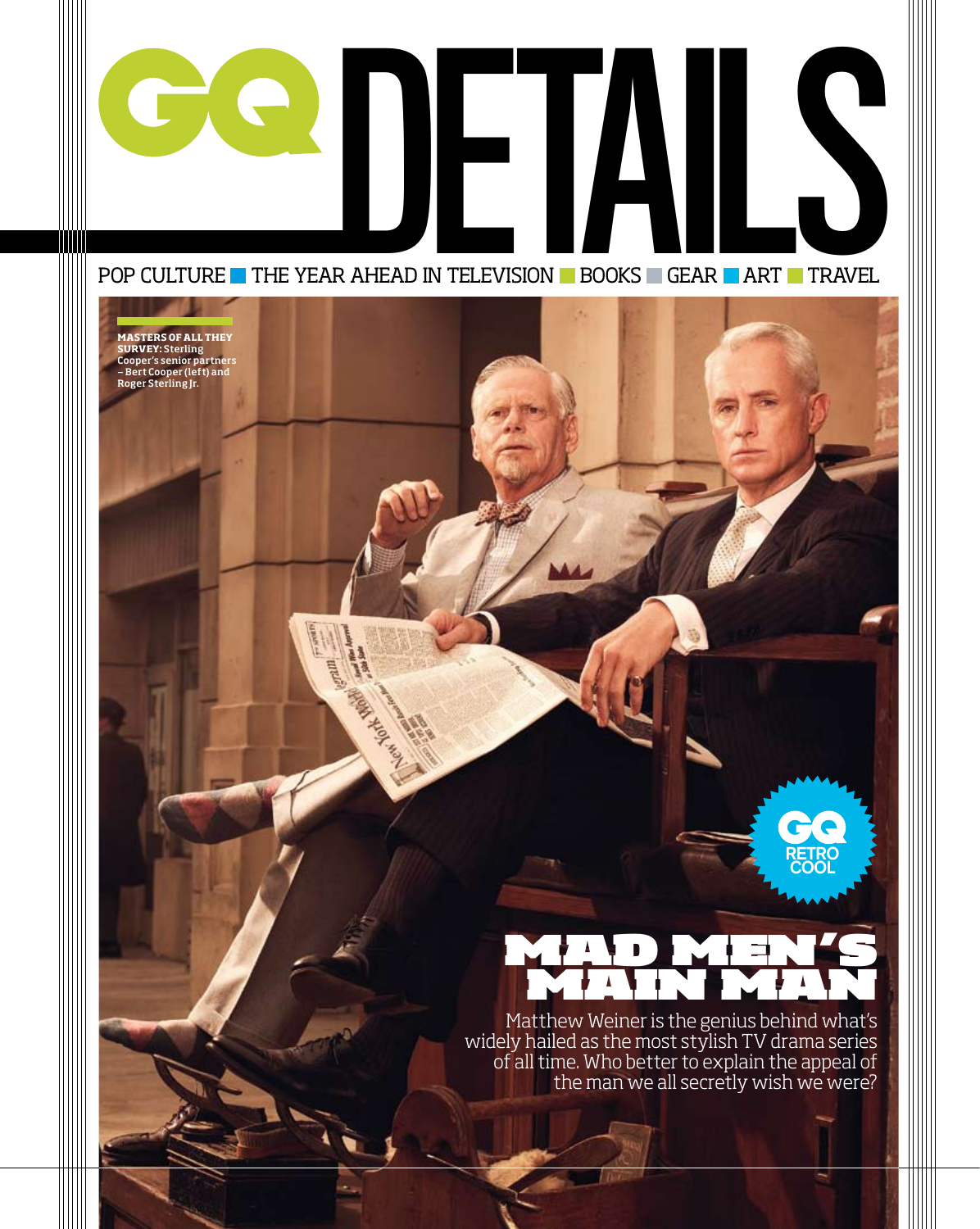# DETAILS **III**

**t has to be said**. Matthew Weiner is nothing like his famous creation Don Draper. Not physically. "All the characters in the show are related to me, but I'm certainly not Don," the short, balding, middle-aged Weiner chortles, taking a very unDraperish delight in his self-humbling wit. "If anything he's a handsome alter-ego." **I**

Of course, on a more profound level, Weiner most certainly *is* Don Draper, the 35-year-old, conflicted copywriter he dreamt up when he was a 35-year-old, conflicted TV writer. "I was happily married with three children, had a lucrative job related to my lifetime dream. And I was thinking, 'Is this it?' There were all these questions about mortality and my humanity. The men of Don's era had a very clear definition on some level — clear but confusing. You had to be the baseball coach, the ideal father, the great husband but you also had to drink as much, smoke as much, and get laid as much as possible. And that's a conflict in the American male, whether externally or internally imposed, that hasn't gone away." **Is that what resonates with the male viewers of your show?**

"With Don I'm interested in what that conflict is doing to him, how he's trying to resolve it, what the psychic cost of that is. He is being led around by his Id, but at the same time he has a conscience. Don's also about wish fulfilment. He does what isn't allowed. He drinks, smokes, sleeps with a lot of people. But



he's tortured. There's something about him that makes men say, 'I know that guy. Maybe he's me, maybe he's my dad, but I'd like for the world to know that that is who I am."

#### **What did we lose when the '60s happened and the world moved on from the kind of value system that Don adheres to?**

"Well, there's so much that's better. We would never have had a half-black President, the amount of women we now have in power would just never have been allowed…" **But…**

"There was an embrace of individualism and a turning away from communal responsibility. People began sharing everything about themselves. There was a celebration of indulgence without any sort of guilt. We lost a sense of shame, which, culturally, is something very valuable in keeping people in line. The expectations of behaviour back



then, unrealistic as they were, did force a sense of gentility. Things were more civilised. There was formality but that formality was a form of respect." **How weird is it to have sparked** 

### **a retro-fashion craze?**

"I'm thrilled. That was a golden age. Even though there was a great pressure for conformity, men and women did dress differently from each other, which they don't really do now. Men are vain and that era embraced that. There's something great, whether you're wearing a cape or a suit and tie, about saying, 'Some of my power comes from my uniform and I'm going to value and use that.'" **What's the lesson you want the** 

**audience to learn from Don?**

"Assimilation is one of the big stories in American culture. Don's an American archetype, a Jay Gatsby figure. People abandon their past, change to succeed, but those past, inauspicious beginnings are something that haunt all of us if we become part of the culture. Maybe that's universal, but it's certainly true in societies such as Australia and America. There's a cost for that mobility, you have to give up a lot of your past, but you can reinvent yourself, you can aspire to change your status, you can move towards a higher expression of yourself, whether that's financially or artistically or anything else. I hope people look at Don and the other characters and say, 'That's the process of living. Aspiring to improve yourself.' Don has transformed himself. At great cost, but I love that he's done that." EQ Mad Men*'s third series premieres on Movie Extra in February.*

#### THE DE-DRAPERING OF MODERN MAN